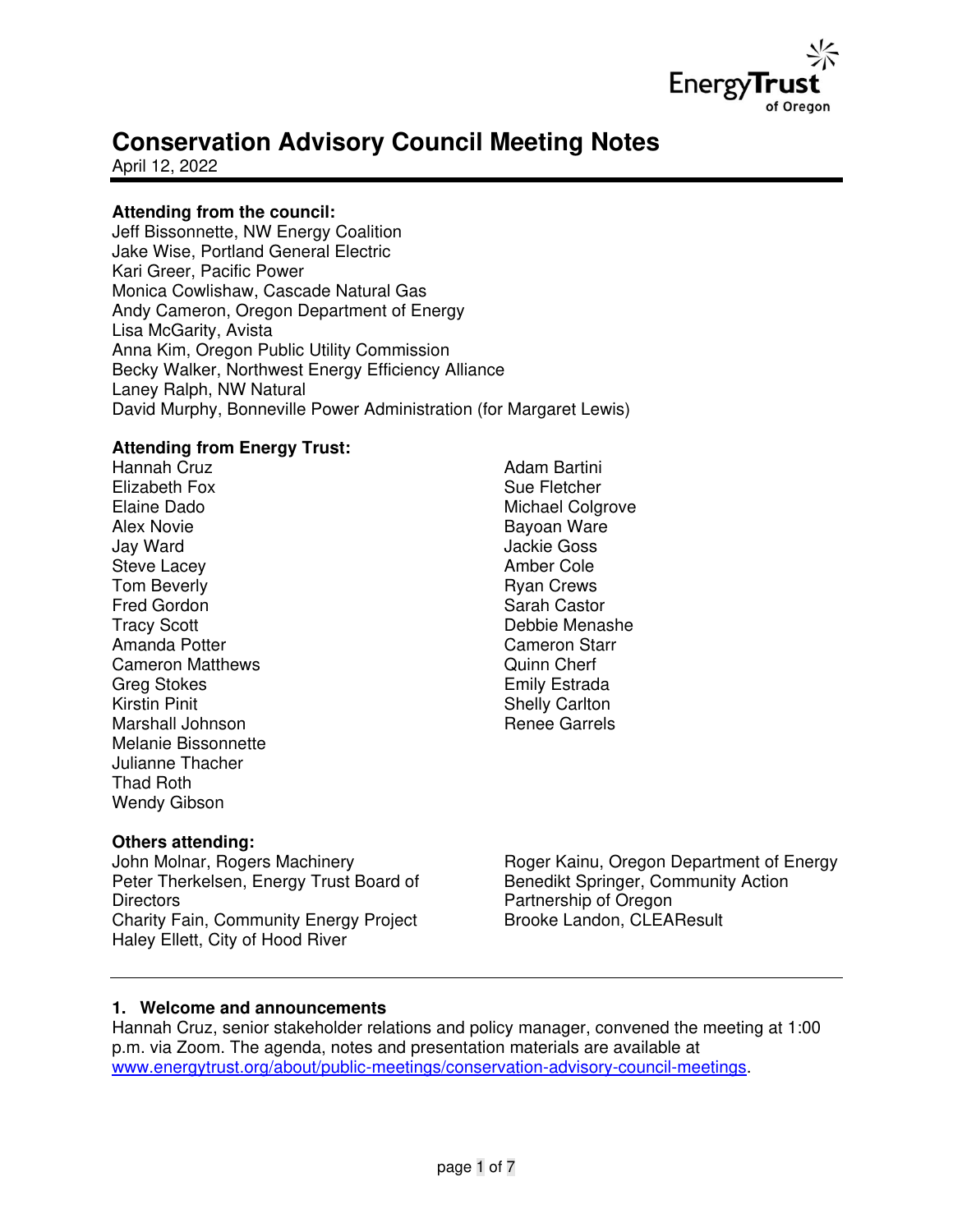Hannah opened with a summary of the agenda and led a round of introductions among the Conservation Advisory Council and board members present. Hannah introduced Renee Garrels as facilitator for the strategic direction conversation.

Hannah provided an update on the board of directors committees. Previously, the board had multiple committees. Over the last few months, it has reviewed the structure and purviews of the committees and decided to consolidate and restructure into three committees. In addition to these three standing board committees, an Evaluation Advisory Group will be created to replace the previous board Evaluation Committee. The Evaluation Advisory Group will have approximately eight members including staff. There will also be staff-led public webinars to go over the specifics of each evaluation. The first webinar will be this summer. Council members will be invited, and the webinars will be recorded.

## **2. Strategic considerations and market insights**

## Topic summary

Hannah Cruz stated that the process to gather Conservation Advisory Council input to annual planning and budgeting is slightly different this year, in part due to feedback from council members last summer. The change in process is intended to engage the council earlier in the planning process in ways that are relevant to council members' expertise.

There will be a three-part process, starting with this meeting, to gather council input and feedback on 2023 priorities and plans. The second engagement point will happen at the June 29 Conservation Advisory Council meeting. The third engagement point will occur in October.

Renee Garrels facilitated the discussion by asking for council input on a series of questions, listed below.

#### **Discussion**

## **Industry Trends: How are things changing from where Energy Trust, the industry or Oregon were two years ago?**

- There are a lot of newcomers in the energy efficiency space who are in learning mode. It's providing more opportunities to think of new ways of doing things, especially in residential. (Lisa McGarity)
- Residential is important. Bonneville Power Administration is focused on reducing energy consumption during the peak morning and evening periods. For measures, as of April 2020 Bonneville Power Administration no longer has retail lighting and heat pump water heater units have seen \$400 – \$500 price increases, which has hindered their potential. (Dave Murphy)
- There's an increased focus on localized and demand side management. (Jake Wise)
- There are a lot of supply chain issues and costs increasing. The learning curve for new technology especially in underserved communities is slow and Community Energy Project spends a lot of time deploying new technology and making sure staff understand it so they can explain it to customers. Conferences are starting to roll back out bringing a larger focus on equity than in the past. Utilities and others co-creating with communitybased organizations is an exciting shift. (Charity Fain)
- There is a focus on disaster recovery, with an emphasis on wildfires and proactive hardening of structures. (Andy Cameron)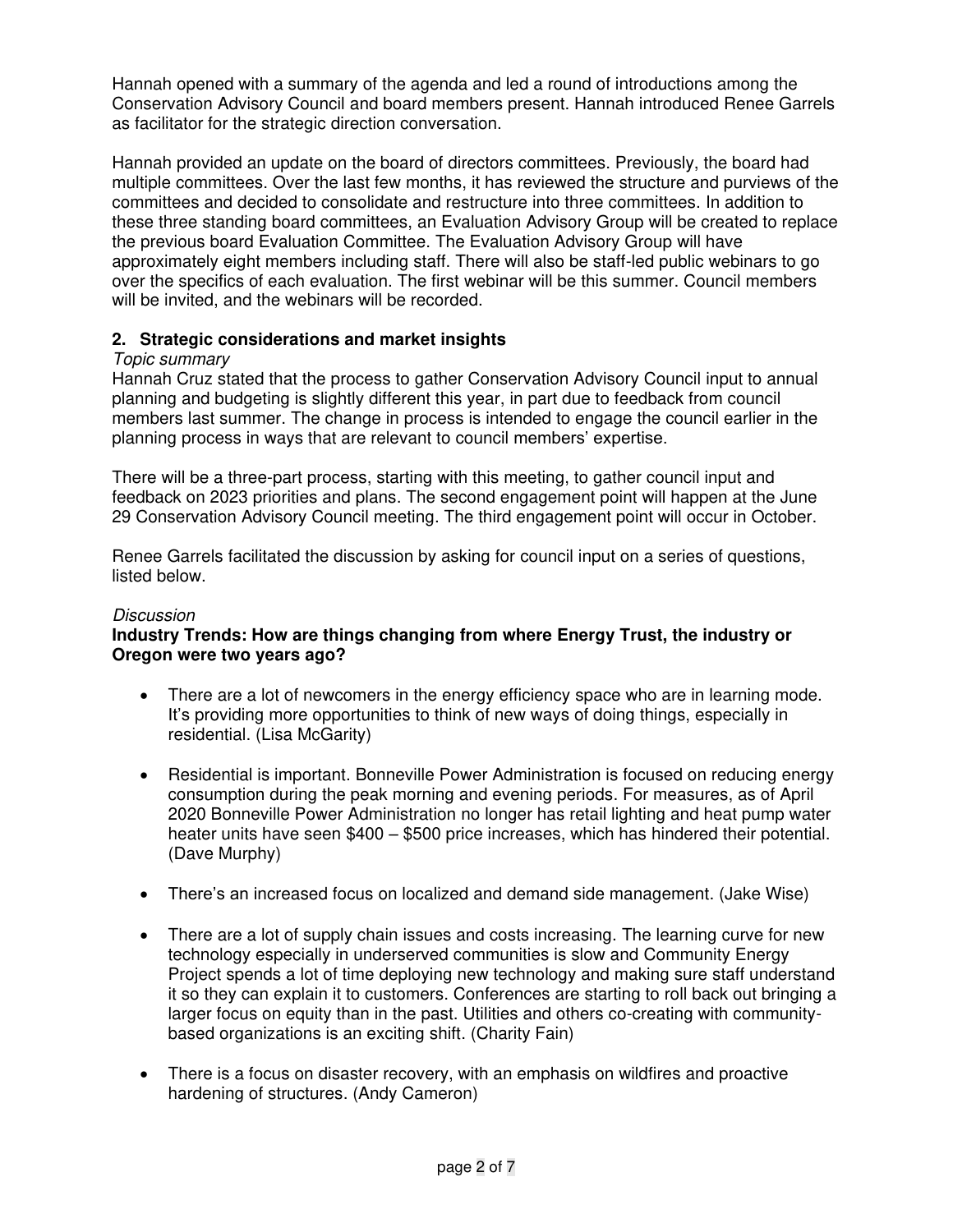- Northwest Energy Efficiency Alliance is finding that manufacturer conversations show an emphasis on making new technologies more foolproof and understandable. There's also a shift away from natural gas in new construction in Washington State. That's unique to the Washington code environment. Northwest Energy Efficiency Alliance also sees a focus on residential. (Becky Walker)
- There is more interest by city staff in local planning efforts to gain environmental justice and energy efficiency for residents. Some need support on how to put outreach efforts together to get what they want for residents. (Roger Kainu)
- For commercial there will be an increased focus on building performance based on local policies and companies having sustainability goals. There's also a focus on integrated approaches. (Becky Walker)
- How to redefine energy efficiency to support decarbonization is another trend. The American Council for an Energy-Efficient Economy is doing a lot of impressive work in this area with climate-forward efficiency. (Jake Wise)
- Energy Trust and all of us cannot afford to leave whole segments of customers behind anymore. (Charity Fain)
- It's important to think about supply chain disruptions that are happening for budgeting and forecasting. (Becky Walker)
- The housing unit must be in good enough repair to install energy efficiency technology, meaning there is prework. (Dave Murphy)
- There are prework needs in wildfire recovery, especially in the manufactured home space. Some people were buying used models and those units certainly required prework before energy efficiency measures could be pursued. (Andy Cameron)
- Cost-effectiveness testing primarily establishes a "go/no-go" criterion for energy efficiency programs or portfolios. This is distinct from the crucial task of establishing the objectives (equity, carbon) around which Porland General Electric seeks to optimize its portfolios. (Jake Wise)
- Finding more opportunities for co-funding. Also, there is a shortage of trades to do the work. (Lisa McGarity)

## **What are customer and community needs?**

- Making information more accessible and relevant, meaning avoiding jargon and industry terms in talking to the public. (Monica Cowlishaw)
- Real time translation and interpretation in public meetings. (Andy Cameron)
- Community Energy Project has invested heavily in training staff in the technical information around distribution system planning and revamping workshops and materials. It's very labor intensive to translate things into languages that everyone can understand – moving away from engineering language. Bad language translations are an issue as well. People do care and start to get excited when they learn and start to understand new technology. Also, customers increasingly need cooling. It's a bigger and bigger issue. (Charity Fain)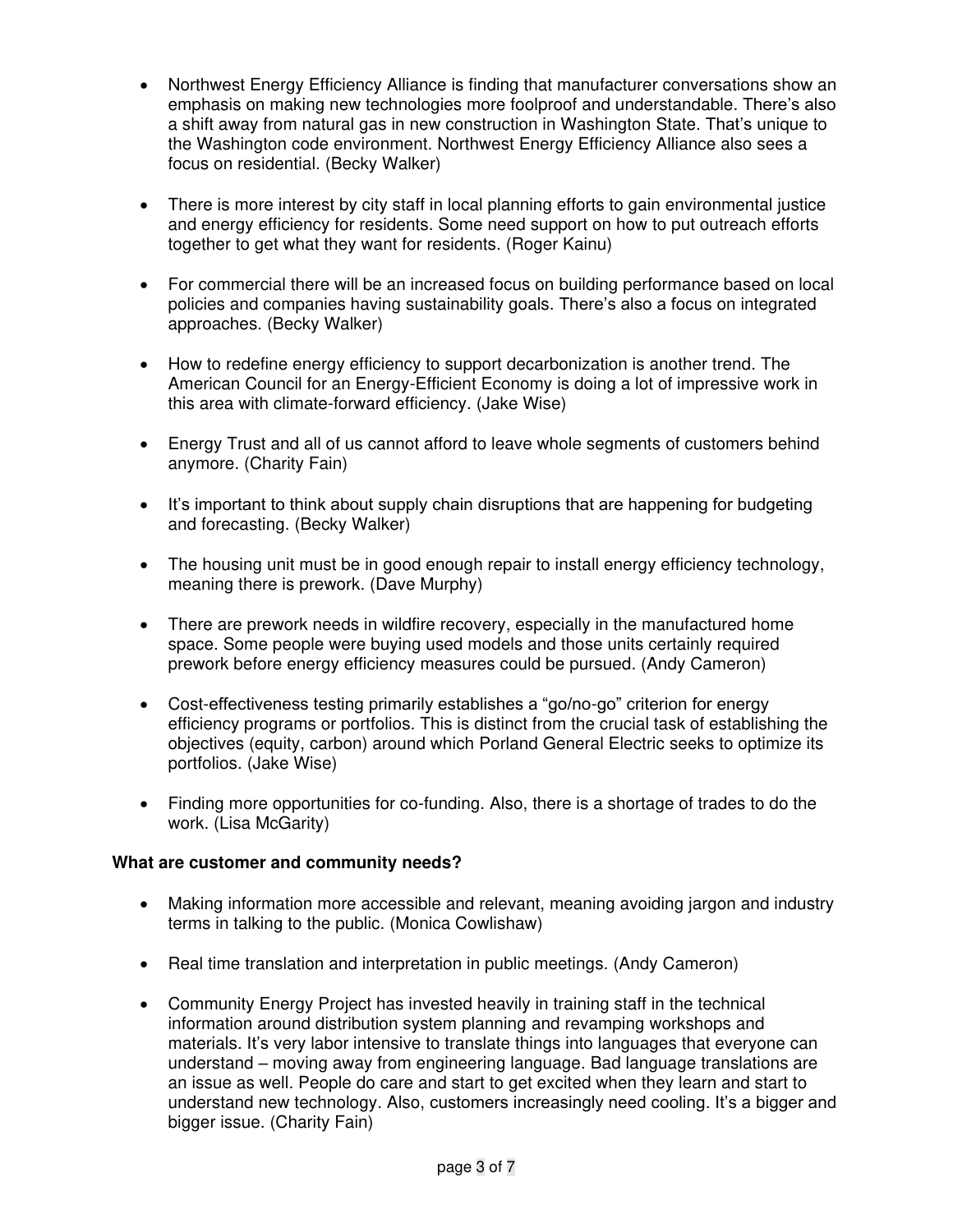- Agree with the need to develop cultural competency to hear all voices. Translating utility speak is one thing, but then making it relevant is the next step. That can also be challenging and a lot of work. (Jake Wise)
- There is a sense of confusion on behalf of customers to understand their choices, what they can do and what's best. There's an interest and willingness to do more, but they need help navigating to the right thing for them. (Jeff Bissonnette)
- Some customers must choose between energy efficiency or going to work, plus there are other barriers to completing energy efficiency. (Lisa McGarity)
- It cannot be assumed that people are connected or have access to Wi-Fi. Also, some people don't trust it and don't want it. Many smart thermostats installed aren't connected for both reasons. (Charity Fain)

## **What are some barriers in the market?**

- Funding low-income multifamily developments. (Dave Murphy)
- Lack of money for upfront investments, and buildings with too much deferred maintenance. (Charity Fain)
- Inflation—this is a challenge across the board. When equipment costs double and triple, it effects all sectors. People can't afford to do efficiency to save money on their bills. (Lisa McGarity)
- Drought is a barrier in the market. Farmers aren't planting due to drought or are selling their farms or livestock. That has effects on commercial and residential consumption, but we don't know how much yet. (Dave Murphy)
- In the Klamath Basin drought is a very real-time issue with water predictions/availability and farmer anger/angst. Renters face barriers. They'd like to see changes to their home, but they don't have authority to make them. Property owners are reluctant and slow to move. (Kari Greer)
- Renters also have issues because rent costs often rise after energy-efficient upgrades are made. (Charity Fain)
- An opportunity exists to collectively show up as implementation stewards to municipalities. They go through the work of creating action plans but have little technical assistance to prioritize and put them into practice. Energy Trust does a good job of this but working together can help to support it. (Jake Wise)
- Consumers are looking at rental property options and asking for energy performance information on rental spaces. Cities are asking for rental property energy scoring programs to help their residents choose efficient rental spaces. Beyond energy scoring properties, both residents and cities are asking for incentives to help with upgrades (efficiency and cooling) to rental units. (Roger Kainu)
- About 50% of Pacific Power's service area are rentals. Some areas have higher rental density than others. (Kari Greer)

## **What programs or offers are out there to meet needs?**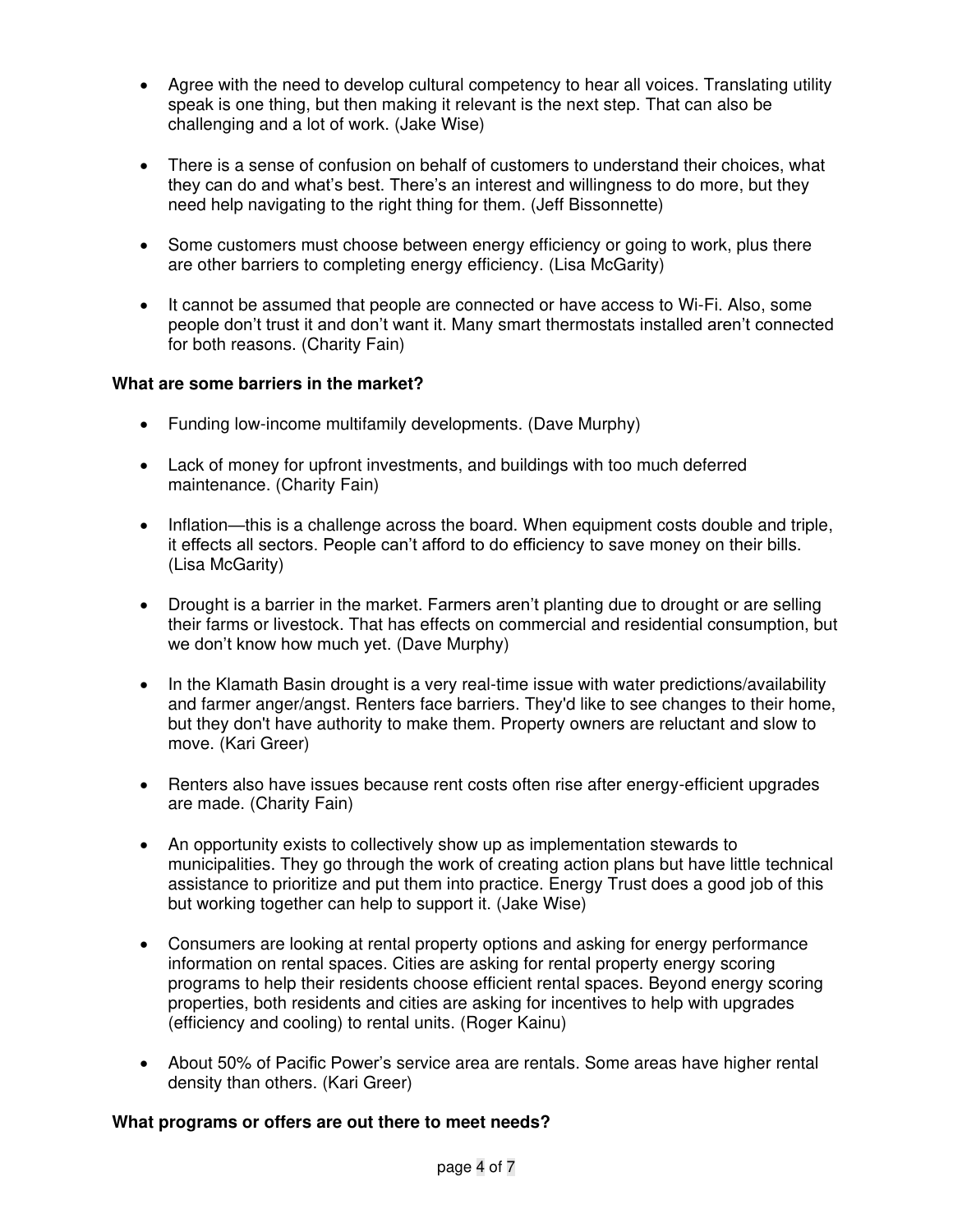- Comfort Ready Homes. Northwest Energy Efficiency Alliance and Ryan Crews, from Energy Trust, helped with this. Installers are paid to come to people's homes and give performance spiffs to people who emphasize and install higher efficiency units. Twenty or so Bonneville Power Administration member utilities are signed up and there is a lot of money on the table to get the attention of customers. (Dave Murphy).
	- $\circ$  Energy Trust staff clarified this refers to a midstream program to help make market participation simpler and heat pump water heaters easier to sell.
- Midstream and working with the actors in that area is the right focus across the region. It's about overcoming the barriers discussed. Distributors and retailers may be better at speaking the customer's language. (Becky Walker)
- On-bill financing for rental properties would help, but program implementers like Energy Trust would need to be careful what that looks like. Energy savings won't necessarily offset the loan amounts. However, could incentives be set to encourage projects among property owners if they agree to cover a larger part of the project cost, and the renter could pay the remainder over time? (Kari Greer)
- Community Energy Project is smaller than a midstream program, but it completed about 20 deep retrofits in 2021 and is trying to double that each year. It is still doing a heat pump water heater replacement program and would like to expand more outside of Portland. It is involved in the SALMON Project with Energy Trust and Portland General Electric. It needs deeper energy efficiency work in homes. The needs in homes are way more than expected. (Charity Fain)
- There are a lot of opportunities around bill alerts and helping customers manage their energy use. Behavioral pilots are now more accurate about defining the loads that customers are using. Information is already available, but people don't sign up. Overcoming those barriers is important. (Lisa McGarity)

## **How are council members' organizations talking about serving their own customers?**

- Portland General Electric recognizes that it has blind spots about how and when it seeks to engage with environmental justice communities. It needs to take advantage of opportunities to ensure it has nontraditional and nontechnical stakeholders in the discussion. It is increasingly recognizing that feedback needs to happen early and often. (Jake Wise)
- Pacific Power is listening to environmental justice communities, but the House Bill 2021 definition is very broad. It touches nearly the entire service. (Kari Greer)
- Urgency. There is a need for everything to move faster because the need is greater. I have less patience with structure and systems that are getting in the way. Things that were in place 20 years ago are getting in the way now. Part of the conversation is that there isn't enough being done. People need to be served face-to-face without losing hope. The political hills are hard but there is a need to keep pushing. (Charity Fain)

## **What are the biggest market opportunities on the horizon?**

• Some opportunities come from things done in the past but that kind of went away. Examples are gas heat pumps, solar water heating with gas backups and even pool heaters—there are lots of natural gas pool heaters in Southern Oregon. There's a leadtime in reintroducing new or old technology into the market. (Lisa McGarity)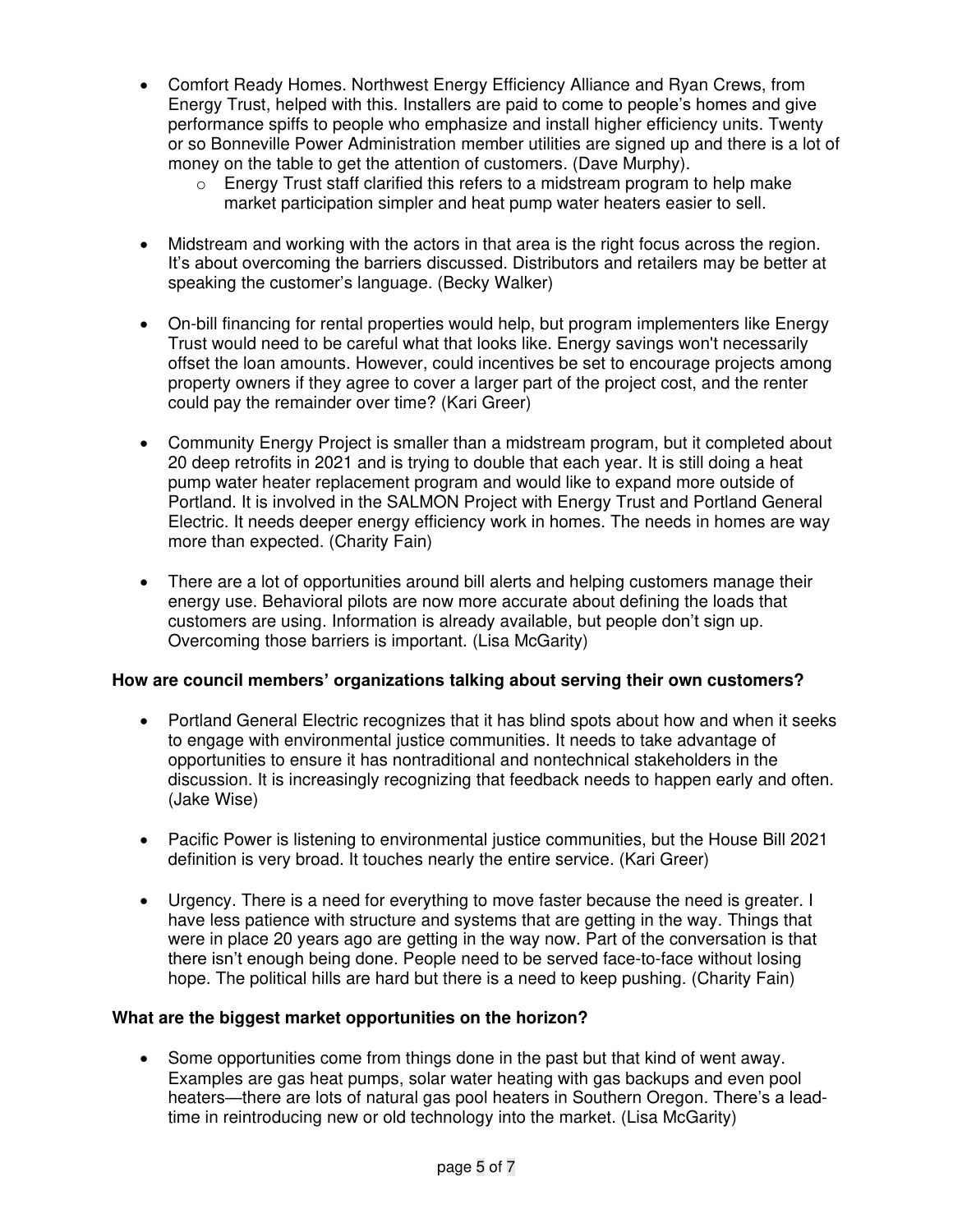- Split system heat pump water heaters for multifamily buildings. This is still formulative. Bonneville Power Administration is part of a national group that just formed to help with this. It's not quite ready to go to market yet. (Dave Murphy)
- There are opportunities from stacking incentives and dual-fuel gas and electric space heating. (Becky Walker)
- Hybrid solutions and gas backups are resiliency items. There are opportunities with distribution system connected technologies, storage and others. There should be reconsideration of what's eligible when you discuss co-funding. (Jake Wise)
- Oregon Department of Energy continues to discuss opportunities to engage in rural and agriculture spaces, including small town Main Street revitalization efforts. Heat pumps/cooling are additional opportunities. There should also be some thinking about new ways to define and expand upon the definitions of energy efficiency, including quantification of non-energy benefits in cost-effectiveness models. (Andy Cameron)
- Communities want to do green tariffs and each community has a different idea of how that looks. There is increasing chatter about fuel switching to electric end-uses. Some of Pacific Power's more vocal communities are strong proponents of electrification (electric vehicles, home heating, etc.). (Kari Greer)
- Cost-effectiveness shouldn't be used anymore. How will this look when units will last a long time and costs are going up? If cost-effectiveness can't be removed, there should be low-income carve outs. What's the point of doing this work if the building envelope is really bad? Some of these repair costs need to be included. (Charity Fain)

#### **What opportunities for collaborative partnerships with other organizations should Energy Trust pursue?**

- United States Department of Agriculture or other federal mechanisms providing grants, incentives or loans. (Kari Greer)
- Establish relationships with Oregon Housing and Community Services Department and community action agencies. There's a unique opportunity in light of Senate Bill 1536 to expand the conversation and bring Oregon Housing and Community Services Department, Energy Trust, utilities and Oregon Department of Energy together to streamline weatherization and bill assistance. (Jake Wise)
- Look into how people enter the solar trade. It's not easy to move into that trade. The opportunities I found for BIPOC was in Portland. There are many training requirements to complete. The program for diverse communities includes a stipend, but it does not seem to be enough to support someone making that leap. (Lisa McGarity)
- There is a need for workforce development across a variety of sectors in many areas of the state, especially rural. (Andy Cameron)

## **What should Energy Trust's strategic priorities be?**

• Reference the Climate-Forward Efficiency Roadmap (American Council for an Energy-Efficient Economy, February 2022). Redefine energy efficiency to support decarbonization and treat it as an intentional driver of greenhouse gas reduction. (Jake Wise)